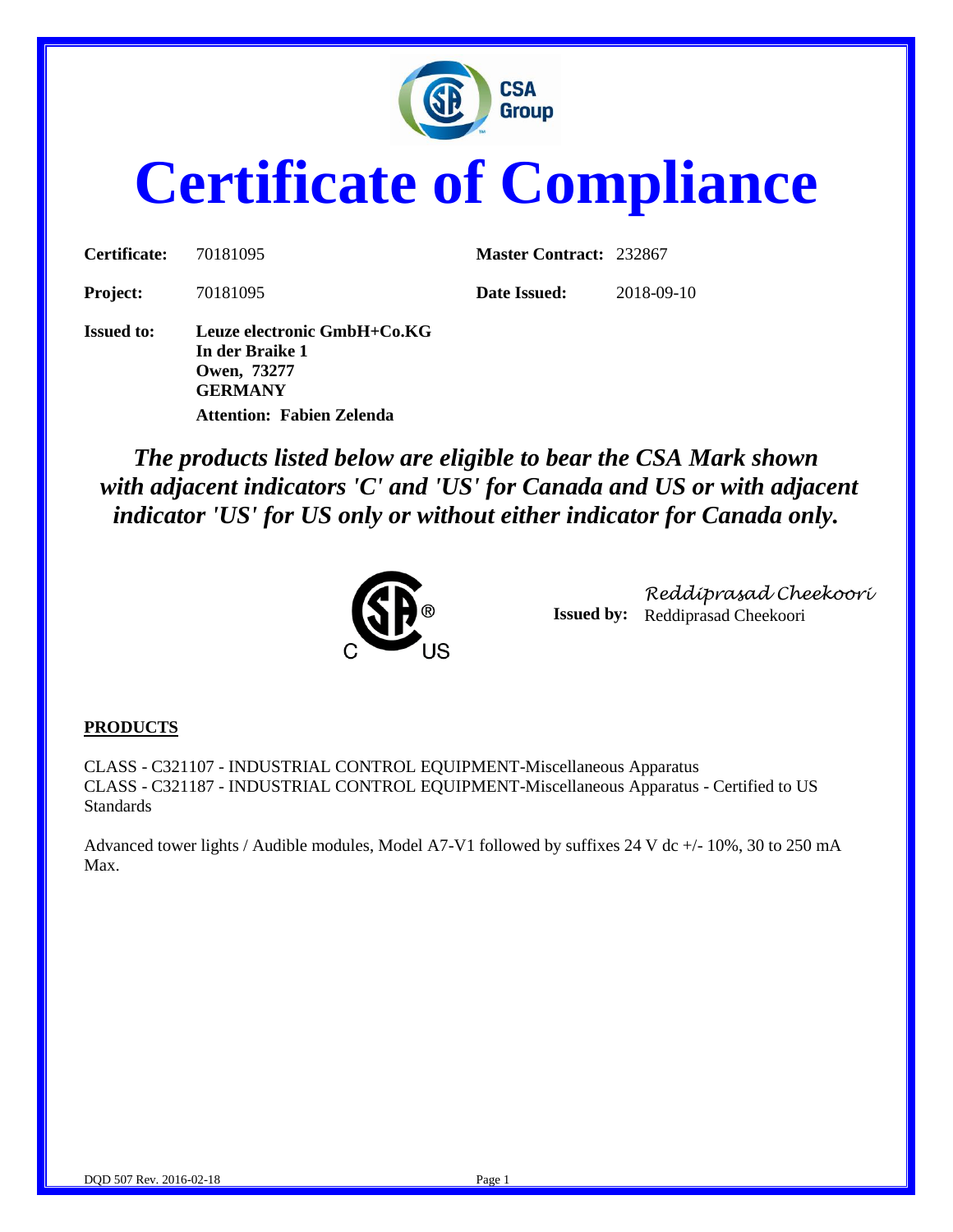

**Certificate:** 70181095 **Project:** 70181095 **Master Contract:** 232867 **Date Issued:** 2018-09-10

#### **APPLICABLE REQUIREMENTS**

| CAN/CSA-C22.2 No. |     | $\overline{\phantom{0}}$ | <b>Industrial Control Equipment</b> |
|-------------------|-----|--------------------------|-------------------------------------|
| UL Std No.        | 508 | -                        | <b>Industrial Control Equipment</b> |